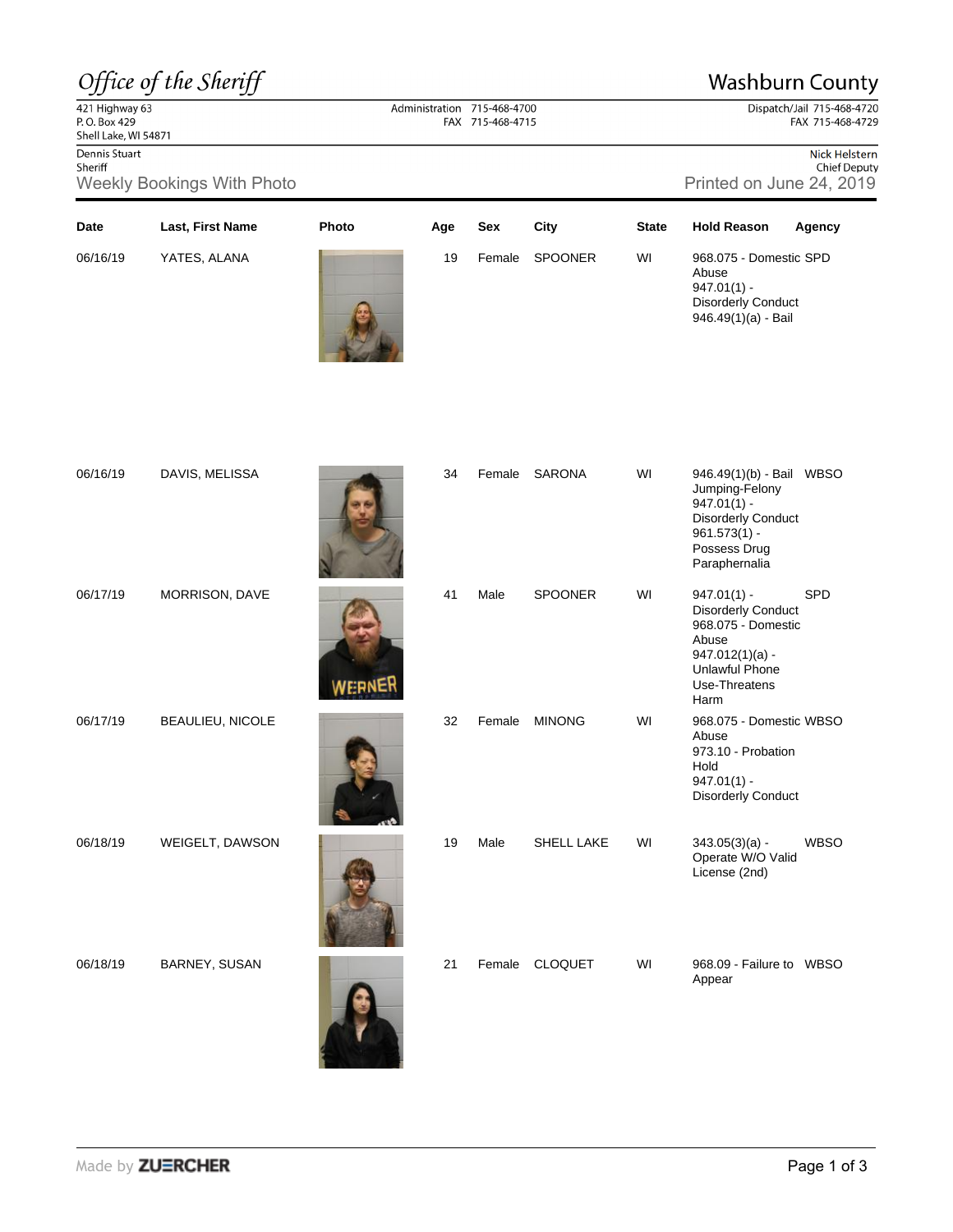| Date     | Last, First Name   | Photo           | Age | <b>Sex</b> | City              | <b>State</b> | <b>Hold Reason</b>                                                                                                     | Agency      |
|----------|--------------------|-----------------|-----|------------|-------------------|--------------|------------------------------------------------------------------------------------------------------------------------|-------------|
| 06/20/19 | CROSBY, EMMA       |                 | 20  | Female     | <b>SHELL LAKE</b> | WI           | 946.49(1)(a) - Bail SWSO                                                                                               |             |
| 06/20/19 | CRONK, MANDLENKOSI | <b>polaroid</b> | 23  | Male       | <b>EAU CLAIRE</b> | WI           | 973.10 - Probation WBSO<br>Hold                                                                                        |             |
| 06/21/19 | MEYER, JUDY        |                 | 55  | Female     | SPOONER           | WI           | $961.41(3g)(g)$ -<br>Possession of<br>Methamphetamine<br>$961.573(1) -$<br>Possess Drug<br>Paraphernalia - 2<br>counts | SPD         |
| 06/21/19 | FORD-SYLVESTER,    |                 | 29  | Female     | <b>TREGO</b>      | WI           | $343.44(1)(b) -$<br><b>Operating While</b><br>Revoked                                                                  | <b>WBSO</b> |
| 06/21/19 | OTTEN, ANDREW      |                 | 33  | Male       | <b>MILLTOWN</b>   | WI           | $961.41(3g)(g)$ -<br>Possession of<br>Methamphetamine                                                                  | Other Co.   |

06/21/19 CLARK, NOAH 46 Male SARONA WI 946.49(1)(b) - Bail

06/21/19 CARLSON-SCHROEDER, 37 Female SHELL LAKE WI



Jumping-Felony

947.01(1) -<br>Disorderly Conduct

WBSO

SPD